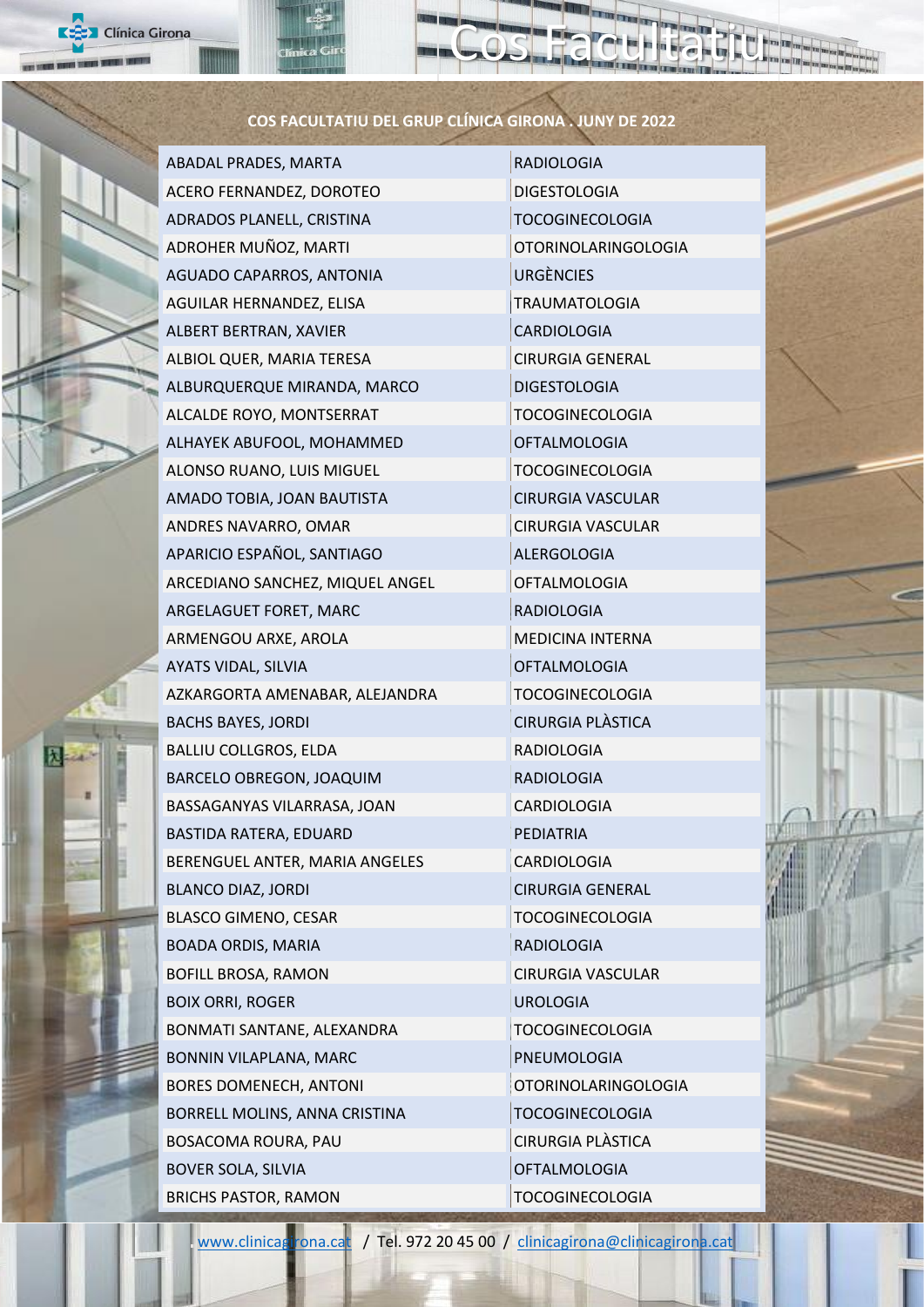



BRILLAS BASTIDA, ALBERT CIRURGIA VASCULAR BRONSOMS ARTERO, JOSEP MARIA NEFROLOGIA I DIÀLISI BRUGADA TERRADELLAS, JOSEP CARDIOLOGIA BRULL MARTORELL, JOSEP ANESTÈSIA CABANA CARCASI, MARA LISBET NEFROLOGIA I DIÀLISI CAIMARI FERRAGUT, BARTOMEU CIRURGIA MAXIL·LO FACIAL CAMOS CARRERAS, ANNA OFTALMOLOGIA CAÑETE ABAJO, NOEMI RADIOLOGIA CARAL VANACLOCHA, ISABEL CARAL VANACLOCHA, ISABEL CARBO VILAVEDRA, GERARD RADIOLOGIA CARDONER PARPAL, ANTONI CARDONER PARPAL, ANTONI CARO CARDERA, JOSE LUIS NEUROCIRURGIA CARRERA BOIX, ALICIA TOCOGINECOLOGIA CARRERAS CASTAÑER, XAVIER CARRERAS CONTRA DE LA CONTRATIVITATIVITATIVITATIVITATIVITATIVITATIVITATIVITATIVITATI CARRERO MUÑOZ, ROBERTO CARLOS OFTALMOLOGIA CASAGRAN SABALLS, BENET ANESTÈSIA CASTILLO FERRER, FELIX JOEL PEDIATRIA CASTILLO SALINAS, FELIX PEDIATRIA CESPEDES LOPEZ, ROBERTO HEMATOLOGIA CLEMENTE GONZALEZ, CARLES MEDICINA INTERNA CLEMENTE MARTIN, GEMMA TOCOGINECOLOGIA CLOSAS CAPDEVILA, MIQUEL UROLOGIA CLOTAS PALOU, ESTEL·LA ANESTÈSIA CODINA FONT, JAUME RADIOLOGIA CODONY BASSOLS, CLARA CIRURGIA GENERAL COMAS BEDMAR, CRISTINA **COMAS BEDMAR, CRISTINA** COMAS FIGUEROLA, FRANCESC .X TRAUMATOLOGIA COMET BATLLE, JOSEP UROLOGIA COROMINAS MACIAS, AUGUST CIRURGIA VASCULAR CORRETGE GINE, NATALIA ANESTÈSIA CORRETGER RUHI, F. XAVIER OFTALMOLOGIA CRUSIS PLAJA, JORDI PEDIATRIA CUARTIELLA MICHAVILA, ANNA MARIA TOCOGINECOLOGIA CUATROCASAS, ANALIA ANDREA URGÈNCIES CUDINI, SANTIAGO CARDIOLOGIA DARNE FREIXENET, MARIONA OFTALMOLOGIA DE RIBOT MOLINET, FRANCESC XAVIER DIGESTOLOGIA DESOI GUITART, LLUIS MEDICINA DEL TREBALL DIAZ SANTA, JOHANA ALEJANDRA HEMATOLOGIA DOMINGO FERRERONS, RAMON UROLOGIA

Cos Facultatiu

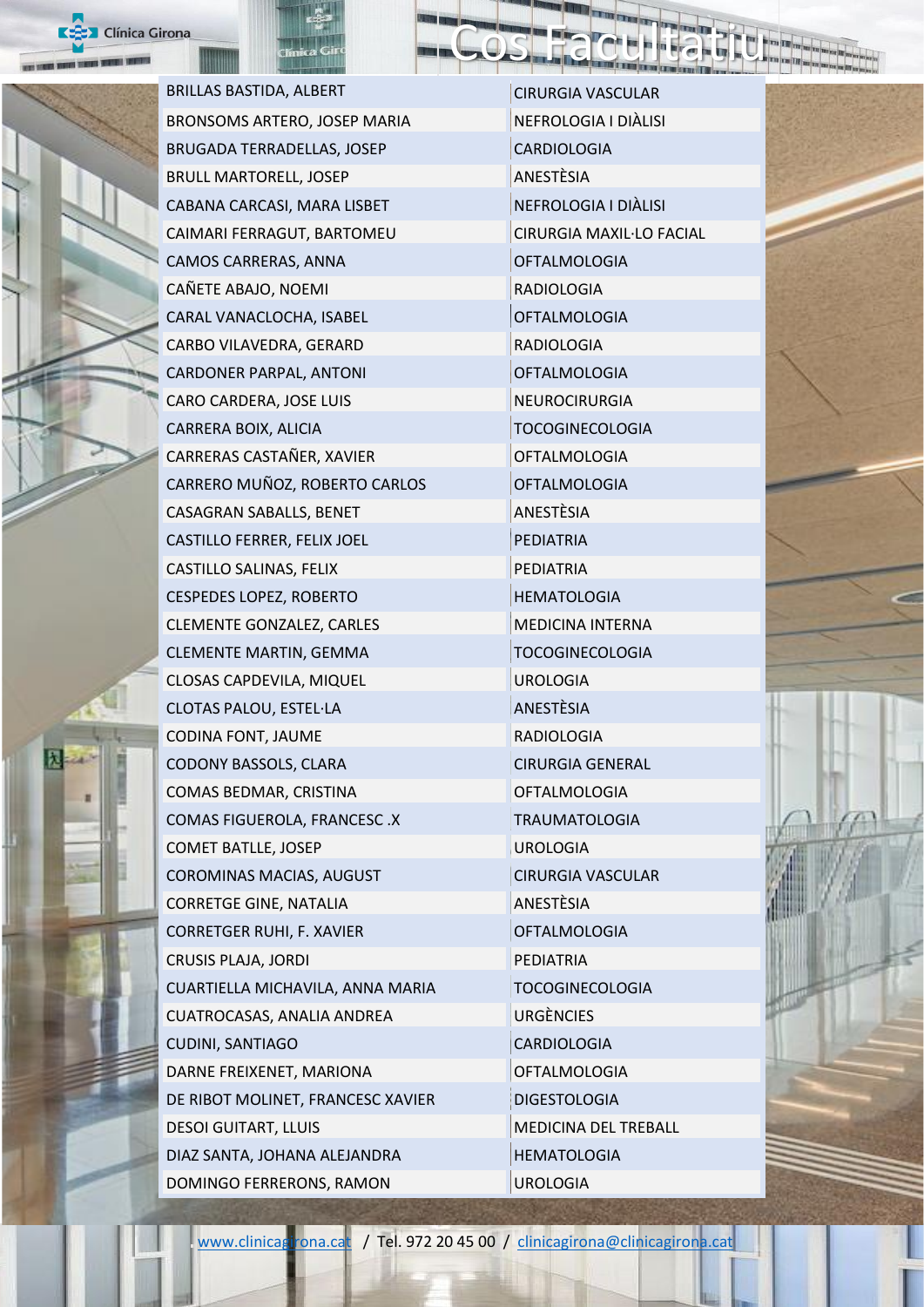



DORCA RIBUGENT, JOAN ONCOLOGIA ESCOBAR AYLLON, MARIA JOSE ANESTÈSIA ESCUDER MARTIN, ANTONI PEDIATRIA ESPIGOL FRIGOLE, GEORGINA MEDICINA INTERNA ESPINOSA FARIÑAS, CARLOS CIRURGIA MAXIL·LO FACIAL ESTEVE LAFUENTE, EDUARD ENDOCRINOLOGIA FARRES COLL, RAMON CIRURGIA GENERAL FAUR, DIANA ADRIANA NEFROLOGIA I DIÀLISI FDEZ DE MARTIKORENA RODRIGUEZ, ARANTZA URGÈNCIES FERNANDEZ BALSELLS, MERCE ENDOCRINOLOGIA FERNANDEZ TERMES, HELENA RADIOLOGIA **FERRER SUBIROS, JOANA** RADIOLOGIA FIGA FRANCESCH, MONTSERRAT DIGESTOLOGIA FIGA MATARO, JOAN TERAUMATOLOGIA FIGUEROA ORELLANA, JOSE RAMON URGÈNCIES FONT ROIG. MARIA TOCOGINECOLOGIA FRANCO SAMPIETRO, JOSEP ANTONI TRAUMATOLOGIA FROUFE SIOTA, MIQUEL ANGEL TRAUMATOLOGIA GALLARDO PISÓN, ANIBAL ANDRÉS OFTALMOLOGIA GALOFRE BOFILL, INES ALTERACIÓ DEL SON GARCIA FIGUEREDO, DEYSI BARBARA RADIOLOGIA GARCIA FRAGUA, ANNA UCI GELI BURGUES, SALVADOR TRAUMATOLOGIA GIMENEZ MENDOZA, ALEJANDRO **OFTALMOLOGIA** GIRONES VILA, JORDI CIRURGIA GENERAL GISPERT GIRBAU, MERITXELL TOCOGINECOLOGIA GOMEZ CASTELLA, FERRAN CIRURGIA GENERAL GOMEZ NICOLAU, MONICA TOCOGINECOLOGIA GOMEZ ROMEU, NURIA CIRURGIA GENERAL GONZALEZ DE LA ROSA, JAVIER ANESTÈSIA GONZALEZ LAGUNAS, FRANCISCO JAVIER CIRURGIA MAXIL·LO FACIAL GONZALEZ-HUIX LLADO, FERRAN DIGESTOLOGIA GONZALEZ-HUIX LLADO, JOSEP ANTONI TOCOGINECOLOGIA GORINA DOMENECH, JOAN UCI GREK, OLEG MEDICINA INTERNA GUELL ROJO, OLGA TOCOGINECOLOGIA GUTIERREZ DE LA IGLESIA, DIEGO TRAUMATOLOGIA HAYEK ABOU FOUL, BASHIR **CONTACT ACCORDING** OFTALMOLOGIA HERNANDEZ ESPINOSA, YURI UNITED SURGÈNCIES HERNANDEZ MORALES, DAVID

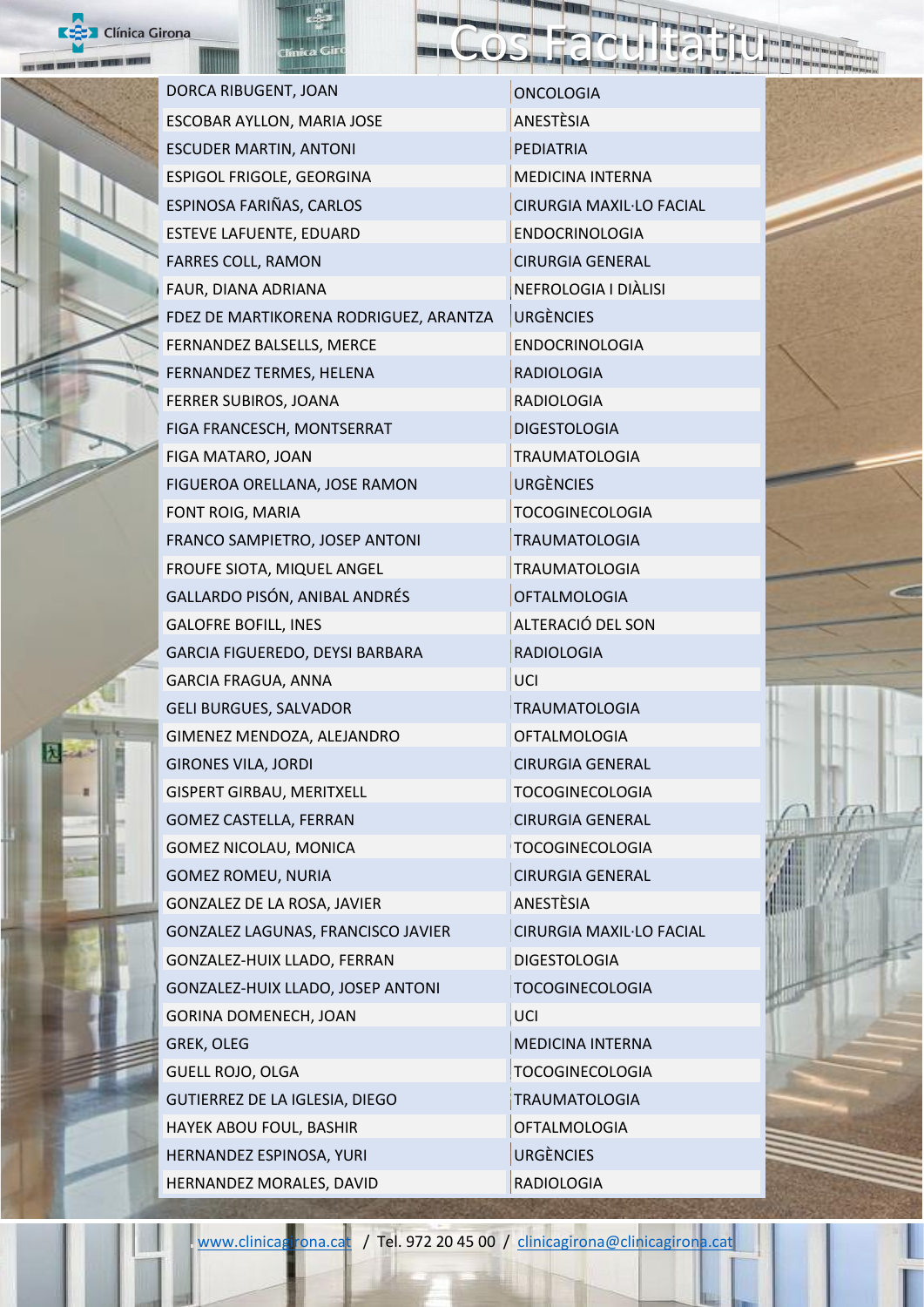



HERNANDEZ YAGÜE, JAVIER ONCOLOGIA HORTOS ALSINA, MIQUEL MEDICINA INTERNA HUC GRASA, OSCAR CIRURGIA PLÀSTICA HUGUET MONFULLEDA, ROSA TOCOGINECOLOGIA HUGUET NONO, CRISTINA **OFTALMOLOGIA** IMBISCUSO ESQUEDA, ANA TERESA **ANESTÈSIA** INGLADA ESTRUCH, JOSEP TOCOGINECOLOGIA ISUS OLIVÉ, GEMMA RADIOLOGIA JALDO REYES, FRANCISCO DE PAULA RADIOLOGIA JUANOLA ESTRUCH, ANA Mª **OTORINOLARINGOLOGIA** JURGENS MESTRE, ALBERT **CONTACT CONTACT OT A CONTACT OF A CONTACT A** LAGUILLO SALA, GEMMA RADIOLOGIA LEMBY, BJÖRN ANESTÈSIA LEON CARMONA, EMILI ANESTÈSIA LLANAS MOLINER, JOSEP MANUEL PNEUMOLOGIA LLENAS CARRANZA, NEUS TOCOGINECOLOGIA LLORET VILLAS, BERNAT ANESTÈSIA LOPEZ BEN, SANTIAGO CIRURGIA GENERAL LOPEZ MARTINEZ, RUBEN MEDICINA INTERNA LOPEZ NAVARRO, EVA TOCOGINECOLOGIA LOPEZ OLIU, CARLES DIGESTOLOGIA LOPEZ PEREZ, JULIAN TOCOGINECOLOGIA LOPEZ SANTOS, JESUS ANESTÈSIA LUGO CARRILLO, EMMANUEL TOCOGINECOLOGIA LUGO CARRILLO, EMMANUEL LEOBALDO TOCOGINECOLOGIA MALLOL BATALLER, CARLES TOCOGINECOLOGIA MARCH DE RIBOT, ANNA OFTALMOLOGIA MAROTO GONZALEZ, ANA TOCOGINECOLOGIA MARTI RODRIGO, PABLO JENARO **OFTALMOLOGIA** MARTINEZ MARSAL, ERNEST UROLOGIA MARTINEZ MARTINEZ, MARIA FERNANDA OFTALMOLOGIA MARTINEZ PIÑEIRO, ALICIA PNEUMOLOGIA MARTINEZ RUIZ, MARIA JOSE TRAUMATOLOGIA MASVIDAL SANZ, DIDAC TRAUMATOLOGIA MEDINA FRIGOLA, ALBERT ANESTÈSIA MELENDEZ MUÑOZ, JOAN TOCOGINECOLOGIA MELENDEZ RUSIÑOL, JOAN TOCOGINECOLOGIA MELLA CANDELA, ARIADNA URGÈNCIES MEWES, ELISABETH URGÈNCIES MIRO QUERALT, JOSEFA ANATOMIA PATOLÒGICA

Cos Facultatiu



[www.clinicagirona.cat](http://www.clinicagirona.cat/) / Tel. 972 20 45 00 / [clinicagirona@clinicagirona.cat](mailto:clinicagirona@clinicagirona.cat)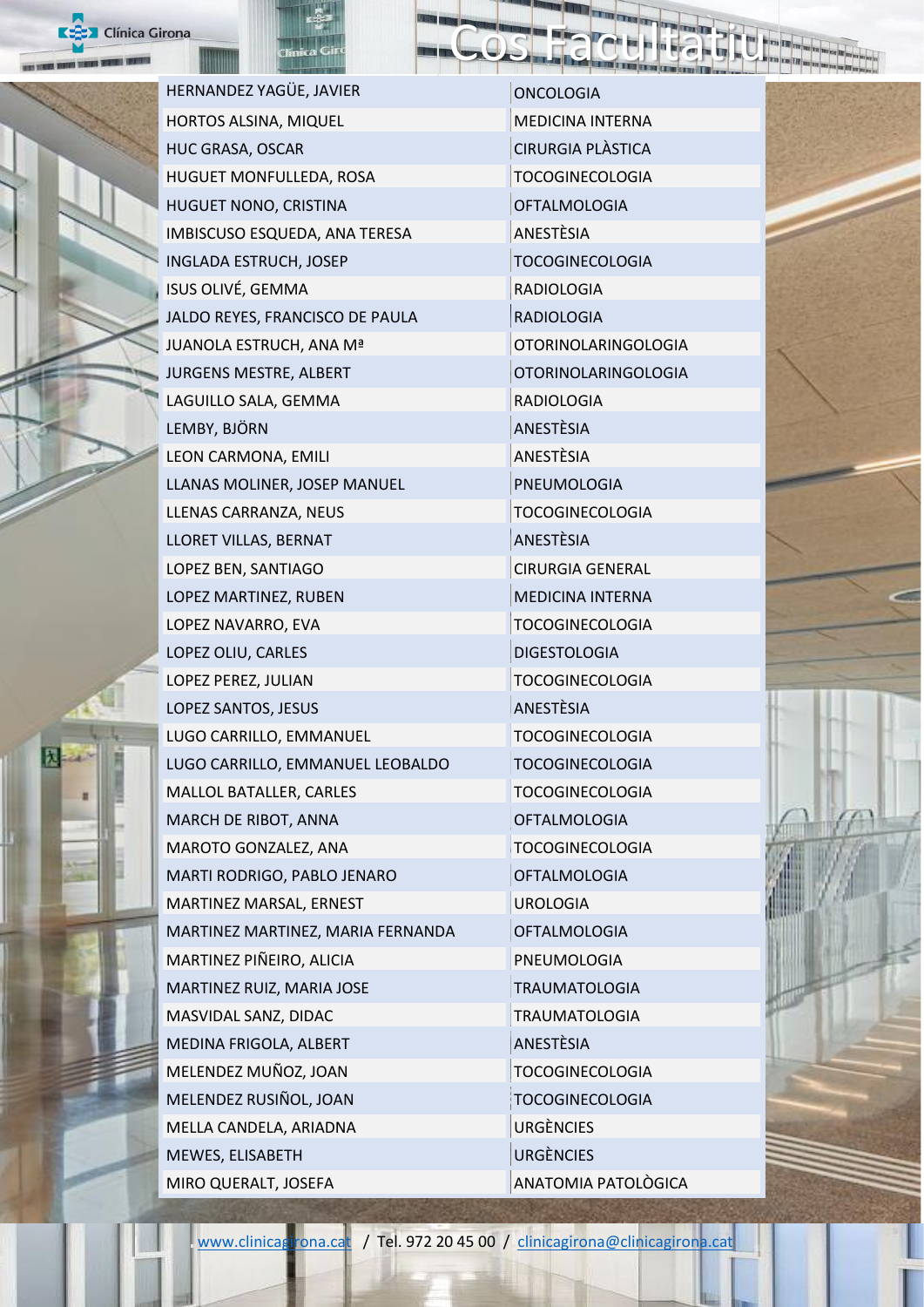



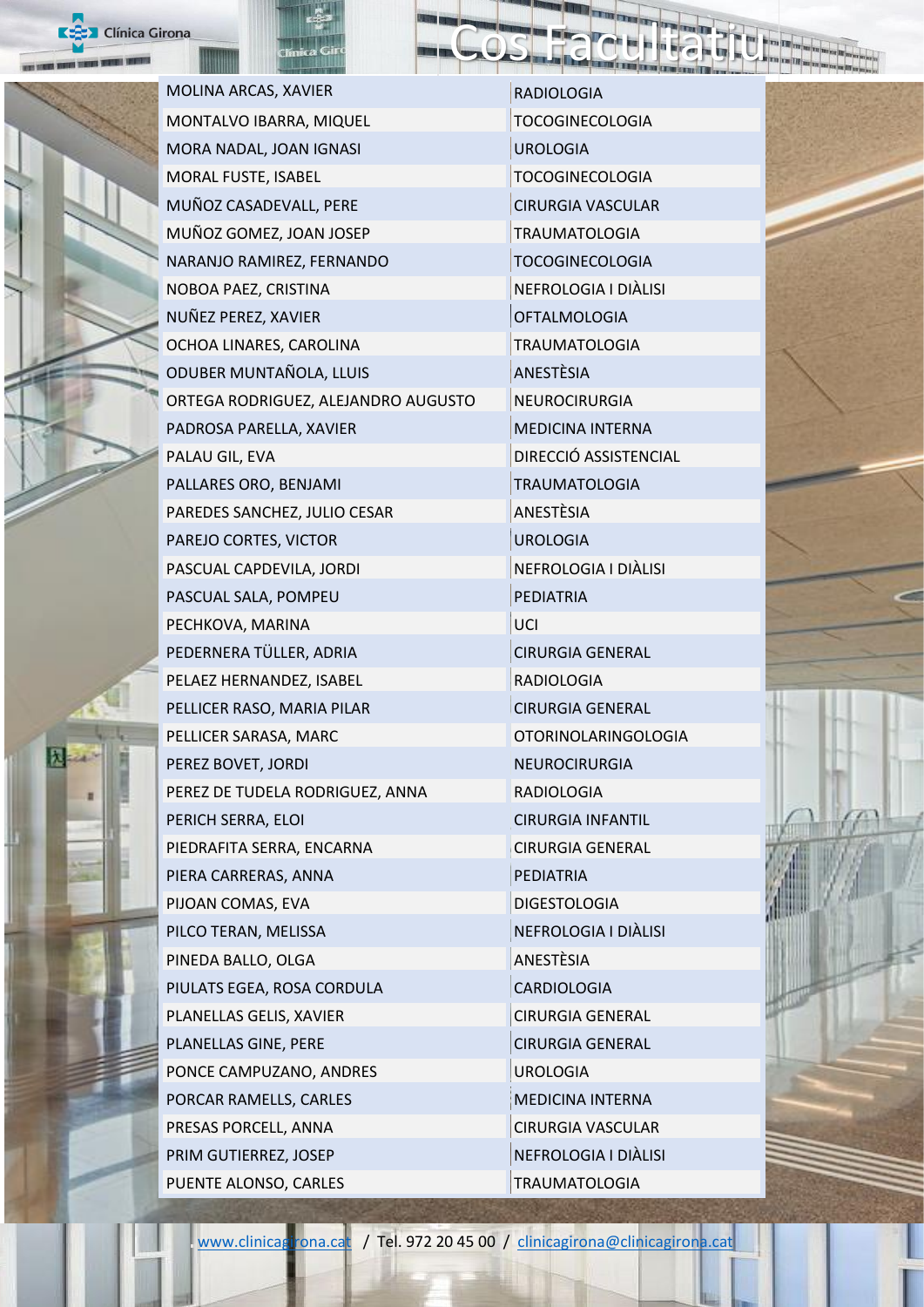



PUIG ALCANTARA, JOSEP RADIOLOGIA PUIG COSTA, MANEL CIRURGIA GENERAL PUIGFEL PONT, MARTI CARDIOLOGIA PUIGVERT MARTINEZ, ANA MARIA UROLOGIA PUJADAS DE PALOL, MARCEL CIRURGIA GENERAL PUJADAS GARCIA, CRISTINA OFTALMOLOGIA QUEROL BADENAS, ALEX TOCOGINECOLOGIA RAGALIE, ALEXANDRA GABRIELA URGÈNCIES REMOLLO FRIEDEMANN, SEBASTIA RADIOLOGIA REYNER ECHEVARRIA, YOLANDA RADIOLOGIA RIBARY DOMINGO, MARIA DELS ANGELS TOCOGINECOLOGIA RIBAS PUNTI, JOSEP Mª CIRURGIA PLÀSTICA RICART ENGEL, WIFREDO ENDOCRINOLOGIA RIMBAU MUÑOZ, JORDI MANUEL NEUROCIRURGIA RIOS MARQUEZ, NOELIA ANESTÈSIA RIVED SANCHO, FRANCESC XAVIER TRAUMATOLOGIA ROCA CASADEMONT, ROSA ONCOLOGIA ROCA FONT, CARME DERMATOLOGIA RODADO ALONSO, CARLES CIRURGIA MAXIL·LO FACIAL RODRIGUEZ BERART, PAU CIRURGIA MAXIL·LO FACIAL RODRIGUEZ CABEZA, PATRICIA CIRURGIA VASCULAR RODRIGUEZ HERMOSA, JOSE IGNACIO CIRURGIA GENERAL RODRIGUEZ VELEZ, ARANTXA TOCOGINECOLOGIA ROS MIQUEL, MONTSERRAT CIRURGIA INFANTIL ROS MORA, JOSEFINA ANESTÈSIA RUELLE PONCELET, MARIE CAROLINE REUMATOLOGIA RUHI JOVANET, JULI URGÈNCIES SABADELL NIETO, CARLES PNEUMOLOGIA SABATIER MORALES, HECTOR URGÈNCIES SALA HERNANDEZ, EDUARD TOCOGINECOLOGIA SAMANIEGO GONZALEZ, CRISTINA ANESTÈSIA SAMBOLA CABRER, IGNASI OTORINOLARINGOLOGIA SANCHEZ BUSTOS, EDUARDO TRAUMATOLOGIA SANCHEZ FLO, RICARD TRAUMATOLOGIA SANCHEZ NUÑEZ, GLORIA RADIOLOGIA SANTACANA VERDET, PILAR ALTERACIÓ DEL SON SARQUELLA GELI, JOAQUIM ANDROLOGIA SERRAT FERNANDEZ, FRANCESC XAVIER TOCOGINECOLOGIA SHESTAKOV, SERGEY UCI SOLA GIMFERRER, ORIOL **RADIOLOGIA**